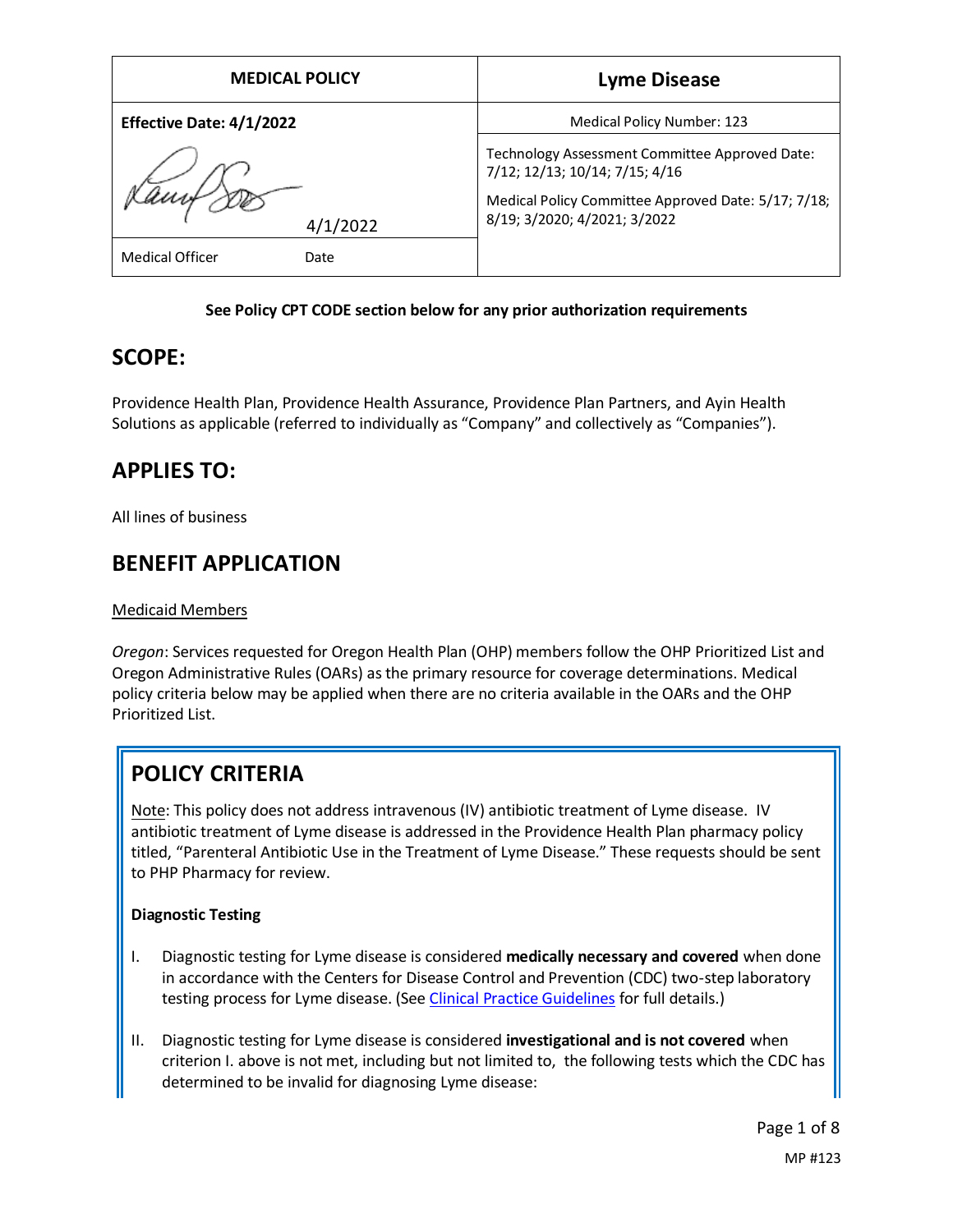- A. Capture assays for antigens in urine
- B. Culture, immunofluorescence staining, or cell sorting of cell wall-deficient or cystic forms of B. burgdorferi
- C. Lymphocyte transformation tests
- D. Quantitative CD57 lymphocyte assays
- E. "Reverse Western blots"
- F. In-house criteria for interpretation of immunoblots
- G. Measurements of antibodies in joint fluid (synovial fluid)
- H. IgM or IgG tests without a previous ELISA/EIA/IFA
- I. ZEUS ELISA™ Test Systems

#### **Non-Antimicrobial Alternative Therapies**

- III. All non-antimicrobial alternative therapies for Lyme disease are considered **investigational and are not covered**, including but not limited to:
	- A. Oxygen and reactive oxygen species
	- B. Energy and radiation
	- C. Heavy metals and chelation
	- D. Nutritional and herbal therapy
	- E. Biological and pharmacological therapy
	- F. Empirical anti-babesiosis therapy in the absence of documentation of active babesiosis
	- G. Anti-Bartonella therapies
	- H. Fever therapy (with or without malaria induction)
	- I. Intravenous immunoglobulin
	- J. Cholestyramine
	- K. Magnesium or bismuth injections

Link t[o Policy Summary](#page-6-0)

## **CPT CODES**

### **All Lines of Business**

| <b>No Prior Authorization Required</b> |                                                                                                                      |  |
|----------------------------------------|----------------------------------------------------------------------------------------------------------------------|--|
| Lab Codes Used for Diagnosis:          |                                                                                                                      |  |
| 0041U                                  | Borrelia burgdorferi, antibody detection of 5 recombinant protein groups, by<br>immunoblot, IgM                      |  |
| 0042U                                  | Borrelia burgdorferi, antibody detection of 12 recombinant protein groups, by<br>immunoblot, IgG                     |  |
| 0043U                                  | Tick-Borne Relapsing Fever Borrelia group, antibody detection to 4 recombinant protein<br>groups, by immunoblot, IgM |  |
| 0044U                                  | Tick-Borne Relapsing Fever Borrelia group, antibody detection to 4 recombinant protein<br>groups, by immunoblot, IgG |  |
| 84181                                  | Protein; Western Blot, with interpretation and report, blood or other body fluid                                     |  |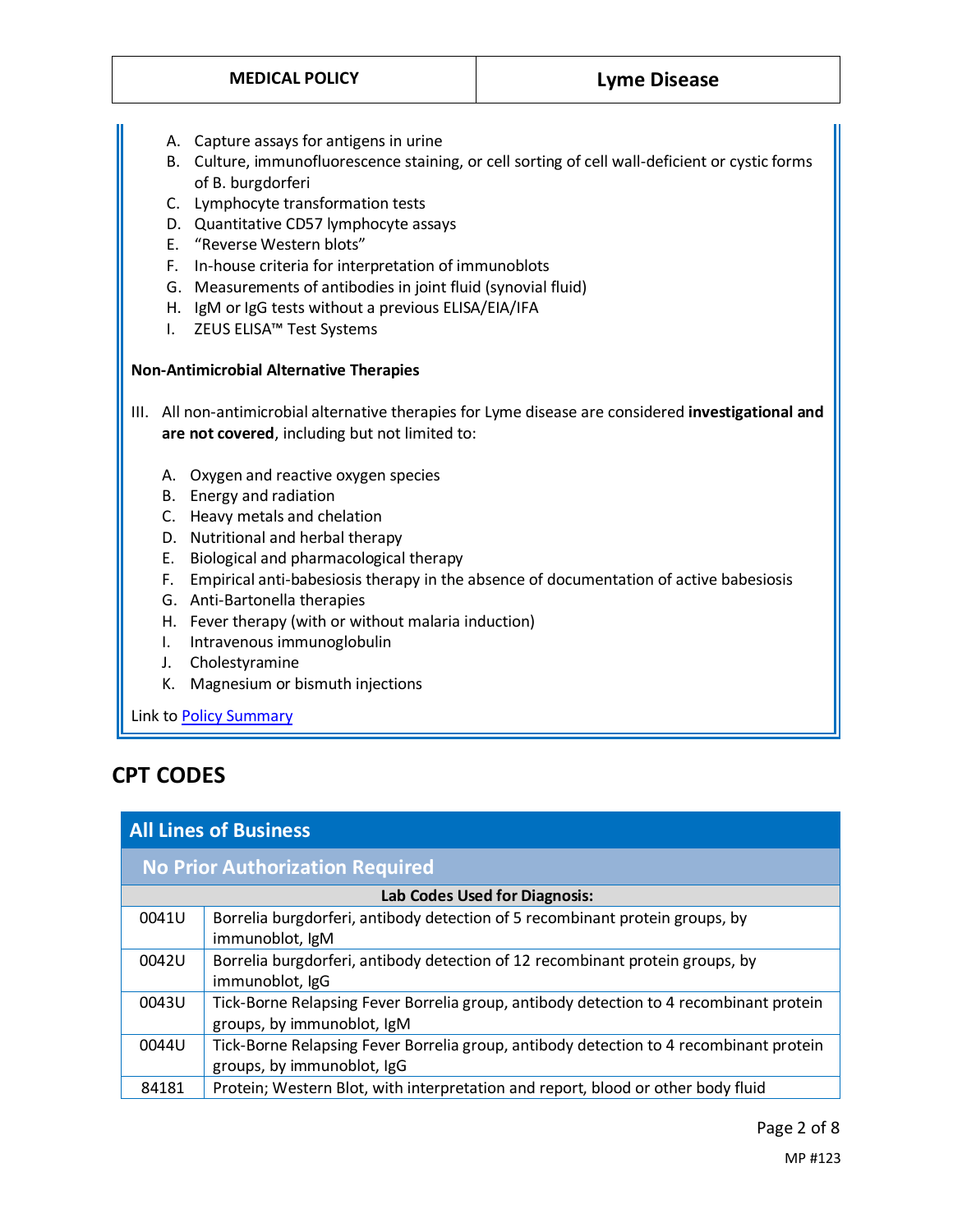| 84182                                 | Protein; Western Blot, with interpretation and report, blood or other body fluid,         |  |
|---------------------------------------|-------------------------------------------------------------------------------------------|--|
|                                       | immunological probe for band identification, each                                         |  |
| 86617                                 | Antibody; Borrelia burgdorferi (Lyme disease) confirmatory test (eg, Western blot or      |  |
|                                       | immunoblot)                                                                               |  |
| 86618                                 | Antibody; Borrelia burgdorferi (Lyme disease)                                             |  |
| 88346                                 | Immunofluorescence, per specimen; initial single antibody stain procedure                 |  |
| 88350                                 | Immunofluorescence, per specimen; each additional single antibody stain procedure         |  |
|                                       | (List separately in addition to code for primary procedure)                               |  |
|                                       | <b>Home Infusion Procedures:</b>                                                          |  |
| 99601                                 | Home infusion/specialty drug administration, per visit (up to 2 hours)                    |  |
| 99602                                 | Home infusion/specialty drug administration, per visit (up to 2 hours); each additional   |  |
|                                       | hour (List separately in addition to code for primary procedure)                          |  |
| <b>Parenteral Antibiotic Therapy:</b> |                                                                                           |  |
| 96365                                 | Intravenous infusion, for therapy, prophylaxis, or diagnosis (specify substance or drug); |  |
|                                       | initial, up to 1 hour                                                                     |  |
| 96366                                 | Intravenous infusion, for therapy, prophylaxis, or diagnosis (specify substance or drug); |  |
|                                       | each additional hour (List separately in addition to code for primary procedure)          |  |
| 96367                                 | Intravenous infusion, for therapy, prophylaxis, or diagnosis (specify substance or drug); |  |
|                                       | additional sequential infusion of a new drug/substance, up to 1 hour (List separately in  |  |
|                                       | addition to code for primary procedure)                                                   |  |
| 96368                                 | Intravenous infusion, for therapy, prophylaxis, or diagnosis (specify substance or drug); |  |
|                                       | concurrent infusion (List separately in addition to code for primary procedure)           |  |
| 96369                                 | Subcutaneous infusion for therapy or prophylaxis (specify substance or drug); initial, up |  |
|                                       | to 1 hour, including pump set-up and establishment of subcutaneous infusion site(s)       |  |
| 96370                                 | Subcutaneous infusion for therapy or prophylaxis (specify substance or drug); each        |  |
|                                       | additional hour (List separately in addition to code for primary procedure)               |  |
| 96371                                 | Subcutaneous infusion for therapy or prophylaxis (specify substance or drug); additional  |  |
|                                       | pump set-up with establishment of new subcutaneous infusion site(s) (List separately in   |  |
|                                       | addition to code for primary procedure)                                                   |  |
| S9494-                                | Home infusion therapy                                                                     |  |
| S9504                                 |                                                                                           |  |
| <b>Not Covered</b>                    |                                                                                           |  |
| Lab Codes Used for Diagnosis:         |                                                                                           |  |
| 0316U                                 | Borrelia burgdorferi (Lyme disease), OspA protein evaluation, urine                       |  |

## **DESCRIPTION**

According to the Centers for Disease Control and Prevention (CDC), "Lyme disease is caused by the bacterium *Borrelia burgdorferi* and is transmitted to humans through the bite of infected blacklegged ticks." 1 Symptoms include fever, headache, fatigue, and a characteristic "bulls-eye" skin rash called erythema migrans. Untreated Lyme disease can affect the joints, heart, and nervous system. Lyme disease is diagnosed based on a person's exposure to infected ticks, symptoms, and physical findings (e.g., rash). Serologic testing may also be helpful in diagnosing Lyme disease if performed correctly using validated methods. Typically, Lyme disease can be successfully treated with a few weeks of antibiotics.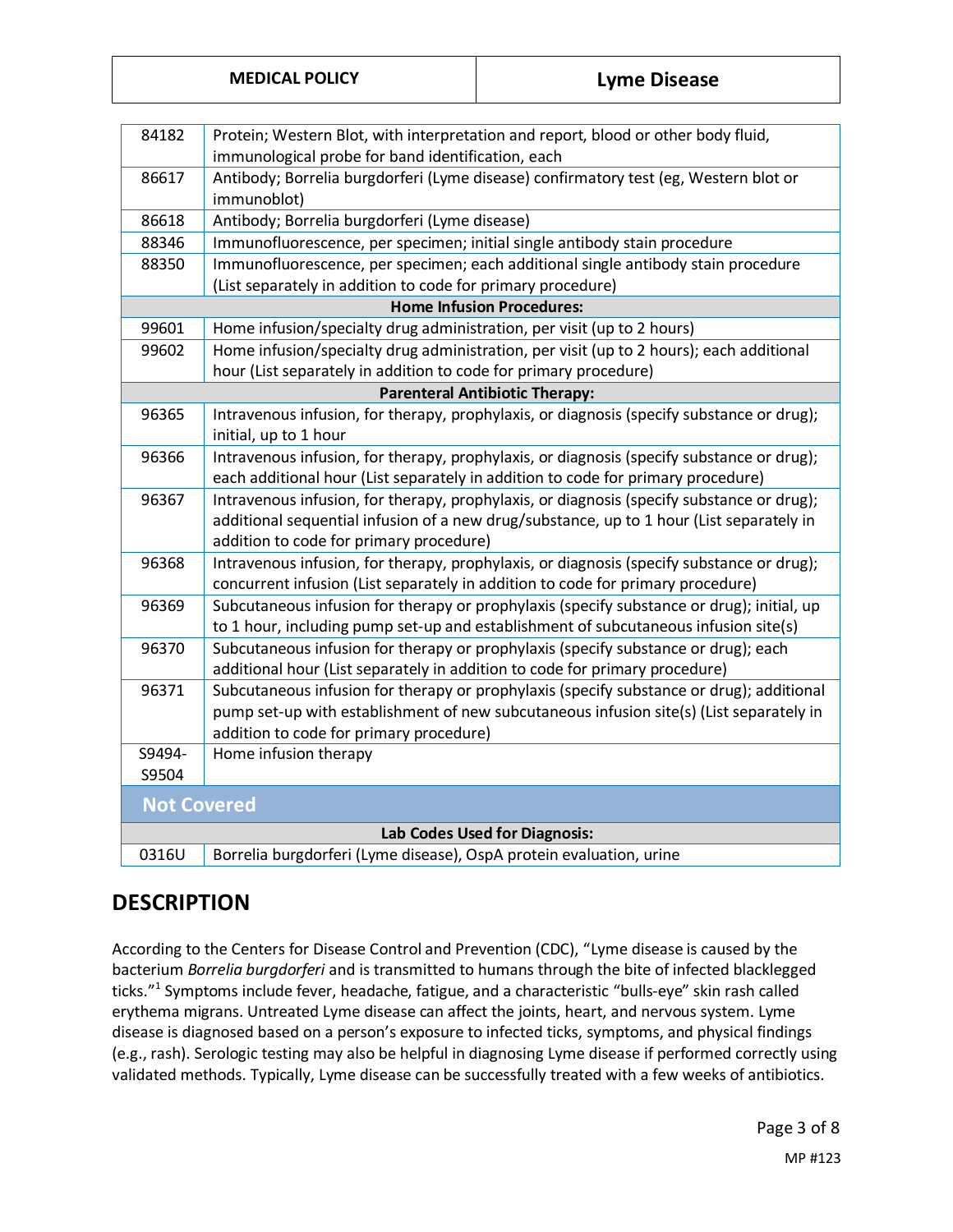### **REVIEW OF EVIDENCE**

A review of the Centers for Disease Control and Prevention (CDC), ECRI, Hayes, Cochrane, and PubMed databases was conducted regarding intravenous antibiotic therapy for the treatment of Lyme disease. Below is a summary of the available evidence identified through February 2021.

The criteria for the diagnosis of Lyme disease is based on the CDC recommended testing regimen for Lyme disease (see [Clinical Practice Guidelines](#page-4-0) for full details).<sup>2,3</sup> Therefore, an evidence review was only conducted regarding non-antibiotic therapies for Lyme disease.

#### **Review**

In 2015, Lantos et al. conducted a study to identify and characterize the range of unorthodox alternative therapies advertised to patients with a diagnosis of Lyme disease.<sup>4</sup> A review of evidence was then conducted for each alternative therapy to assess whether a scientific basis had been established for the effectiveness of the therapy.

The authors identified several broad categories of unconventional therapies for Lyme disease. These are summarized in the table below.

| <b>Categories of Therapy</b>   | <b>Examples</b>                            |
|--------------------------------|--------------------------------------------|
|                                | Hyperbaric oxygen                          |
| Oxygen                         | Hydrogen peroxide                          |
|                                | Ozone                                      |
|                                | Ultraviolet light                          |
|                                | Photon therapy                             |
|                                | "Cold" lasers                              |
| Energy and radiation           | Saunas and steam rooms                     |
|                                | "Rife" therapy (electromagnetic frequency  |
|                                | treatments)                                |
|                                | Magnets                                    |
|                                | Mercury chelation and removal              |
|                                | Dimercaptosuccinic acid (DMSA)             |
|                                | 2,3-Dimercapto-1-propanesulfonic acid      |
|                                | (DMPS)                                     |
| Metal/chelation                | Alpha lipoic acid (ALA)                    |
|                                | Ethylene diamine tetraacetic acid (EDTA)   |
|                                | Removal of dental amalgam                  |
|                                | Colloidal silver                           |
|                                | <b>Bismuth</b>                             |
|                                | Vitamins C and B12                         |
|                                | Herbs                                      |
| <b>Nutritional supplements</b> | Garlic, cilantro, Chlorella, Sarsaparilla, |
|                                | Andrographis, Turmeric, Olive leaf,        |
|                                | Cat's claw                                 |

#### **Table 1. Examples of Alternative Therapies Marketed to Patients for the Treatment of Lyme Disease<sup>4</sup>**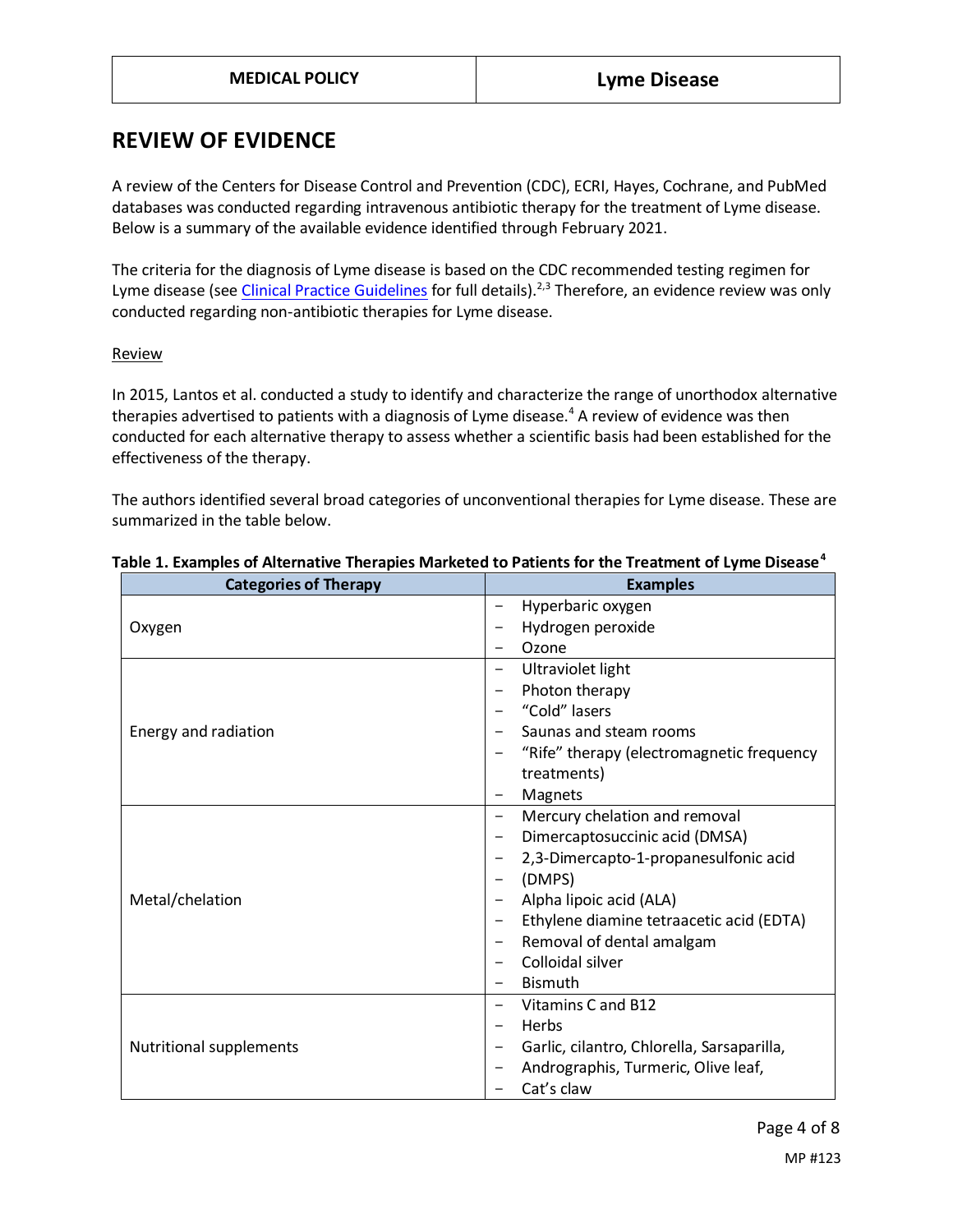|                              | Burnt mugwort (moxibustion)<br>-                            |
|------------------------------|-------------------------------------------------------------|
|                              | Glutathione<br>-                                            |
|                              | Fish oil                                                    |
|                              | Magnesium                                                   |
|                              | Salt                                                        |
|                              | Urotherapy (urine ingestion)<br>-                           |
|                              | Enemas                                                      |
|                              | Bee venom                                                   |
|                              | Hormonal therapy<br>-                                       |
|                              | Dihidroepiandrostenedione, Pregnenolone,<br>$\qquad \qquad$ |
|                              | Cortisone, Hydrocortisone                                   |
|                              | Synthetic thyroid hormone                                   |
| Biological and pharmacologic | Lithium orotate                                             |
|                              | Olmesartan                                                  |
|                              | Cholestyramine                                              |
|                              | Naltrexone                                                  |
|                              | Sodium chlorite (bleach)<br>-                               |
|                              | Intravenous immune globulin (IVIG)                          |
|                              | Apheresis                                                   |
|                              | Stem cell transplantation                                   |

The authors identified no medical literature or scientific studies supporting the efficacy of any of the treatments listed above. Additionally, very few of these treatments were ever evaluated in any scientific studies, and those that were evaluated were done so in poorly designed studies. The authors concluded that "(t)he efficacy of these unconventional treatments for Lyme disease is not supported by scientific evidence, and in many cases they are potentially harmful."<sup>4</sup>

## **CLINICAL PRACTICE GUIDELINES**

### <span id="page-4-0"></span>Centers for Disease Control and Prevention (CDC)

The Centers for Disease Control and Prevention (CDC) recommends a two-step serologic process for diagnosing Lyme disease<sup>2</sup>:

- 1. Enzyme immunoassay (EIA) or rarely, an indirect immunofluorescence assay (IFA). If this step is negative, no further testing is recommended. If this step is positive or indeterminant (equivocal), the second step is performed.
- 2. Immunoblot test, commonly, a "Western blot" test.

Results are considered positive only if the EIA/IFA and the immunoblot are both positive.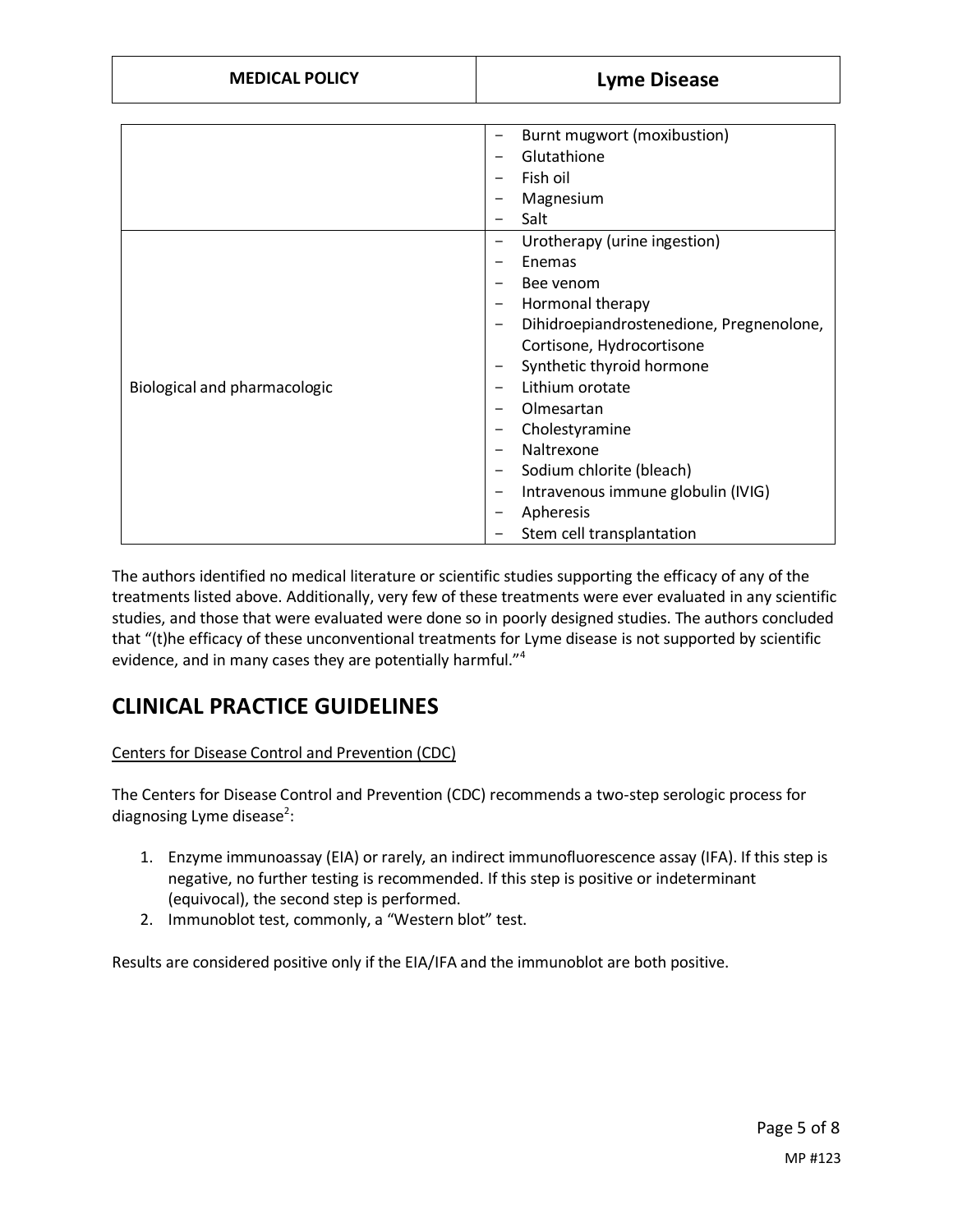### **Two-Tiered Testing for Lyme Disease**



These two steps are designed to be done together in order to accurately diagnose Lyme disease. The CDC does not recommend skipping a step, as doing so will increase the frequency of false positive results.

Some laboratories may offer Lyme disease testing using assays whose accuracy and clinical usefulness have not been adequately established.<sup>3</sup> Examples of these unvalidated tests include:

- Capture assays for antigens in urine
- Culture, immunofluorescence staining, or cell sorting of cell wall-deficient or cystic forms of B. burgdorferi
- Lymphocyte transformation tests
- Quantitative CD57 lymphocyte assays
- "Reverse Western blots"
- In-house criteria for interpretation of immunoblots
- Measurements of antibodies in joint fluid (synovial fluid)
- IgM or IgG tests without a previous ELISA/EIA/IFA

#### Infectious Disease Society of America (IDSA)

The 2006 IDSA guideline for the diagnosis, management, and prevention of Lyme disease recommends against the use of the following therapies for Lyme disease<sup>5</sup>:

- Excessive doses of antimicrobials
- Multiple, repeated courses of antimicrobials for the same episode of Lyme disease or an excessive duration of antimicrobial therapy
- Combination antimicrobial therapy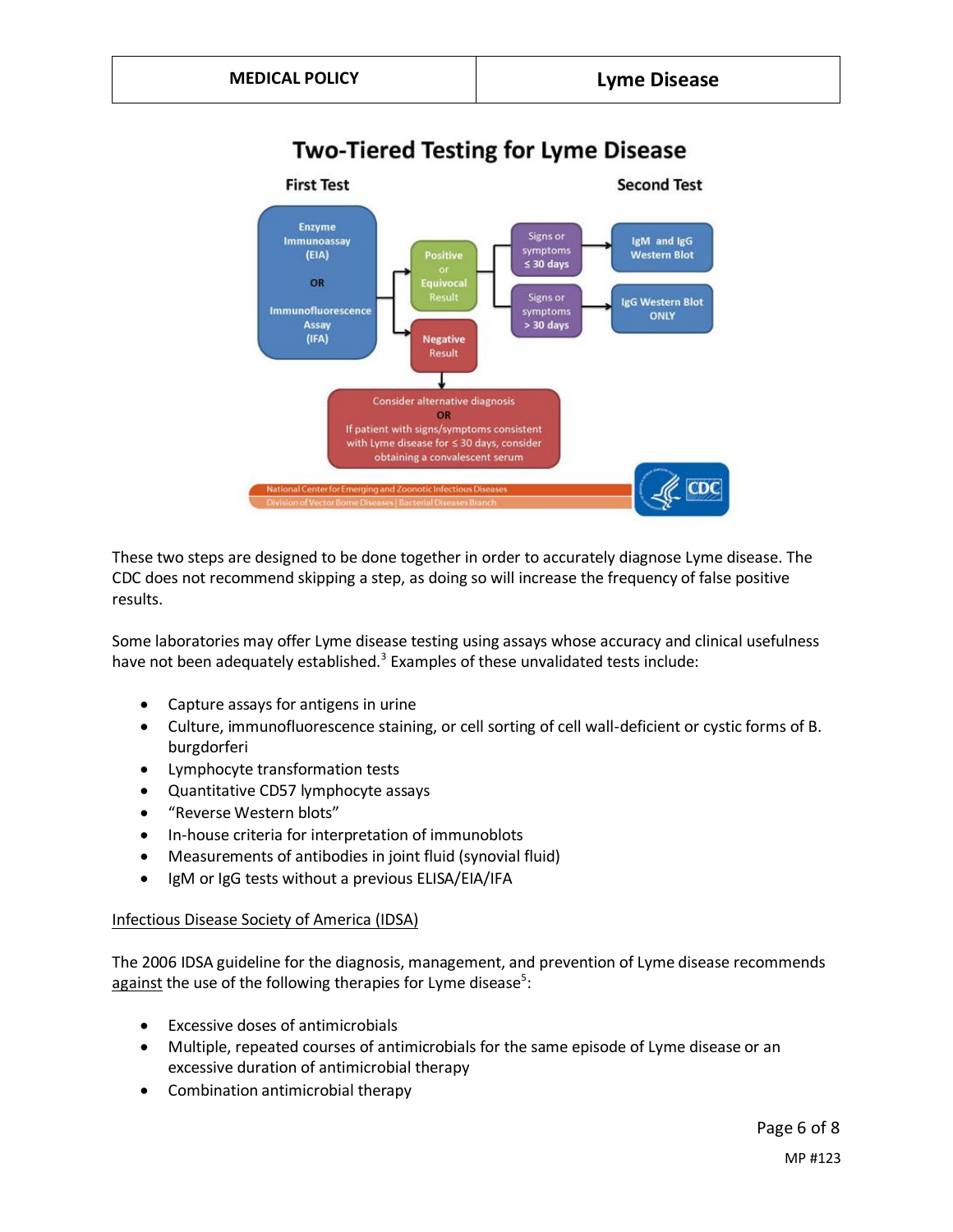- Pulsed-dosing (i.e., antibiotic therapy on some days but not on other days)
- First-generation cephalosporins, benzathine penicillin G, fluoroquinolones, carbapenems, vancomycin, metronidazole, tinidazole, trimethoprim-sulfamethoxazole, amantadine, ketolides, isoniazid, or fluconazole
- Empirical anti-babesiosis therapy in the absence of documentation of active babesiosis
- Anti-Bartonella therapies
- Hyperbaric oxygen therapy
- Fever therapy (with or without malaria induction)
- Intravenous immunoglobulin
- Ozone
- Cholestyramine
- Intravenous hydrogen peroxide
- Vitamins or nutritional managements
- Magnesium or bismuth injections

### **CENTERS FOR MEDICARE & MEDICAID**

As of 3/1/2021, no Centers for Medicare & Medicaid (CMS) coverage guidance was identified which addresses diagnostic testing or treatment of Lyme disease.

### <span id="page-6-0"></span>**POLICY SUMMARY**

The Centers for Disease Control and Prevention (CDC) recommends a two-step testing process for the accurate diagnosis of Lyme disease; therefore, any deviance from the CDC testing regimen or use of any invalid assay is considered investigational. Many unconventional therapies for the treatment of Lyme disease have been purported. Due to a lack of scientific evidence demonstrating the efficacy of these therapies, non-antimicrobial alternative therapies for Lyme disease are consider investigational.

## **INSTRUCTIONS FOR USE**

Company Medical Policies serve as guidance for the administration of plan benefits. Medical policies do not constitute medical advice nor a guarantee of coverage. Company Medical Policies are reviewed annually and are based upon published, peer-reviewed scientific evidence and evidence-based clinical practice guidelines that are available as of the last policy update. The Companies reserve the right to determine the application of Medical Policies and make revisions to Medical Policies at any time. Providers will be given at least 60-days' notice of policy changes that are restrictive in nature.

The scope and availability of all plan benefits are determined in accordance with the applicable coverage agreement. Any conflict or variance between the terms of the coverage agreement and Company Medical Policy will be resolved in favor of the coverage agreement.